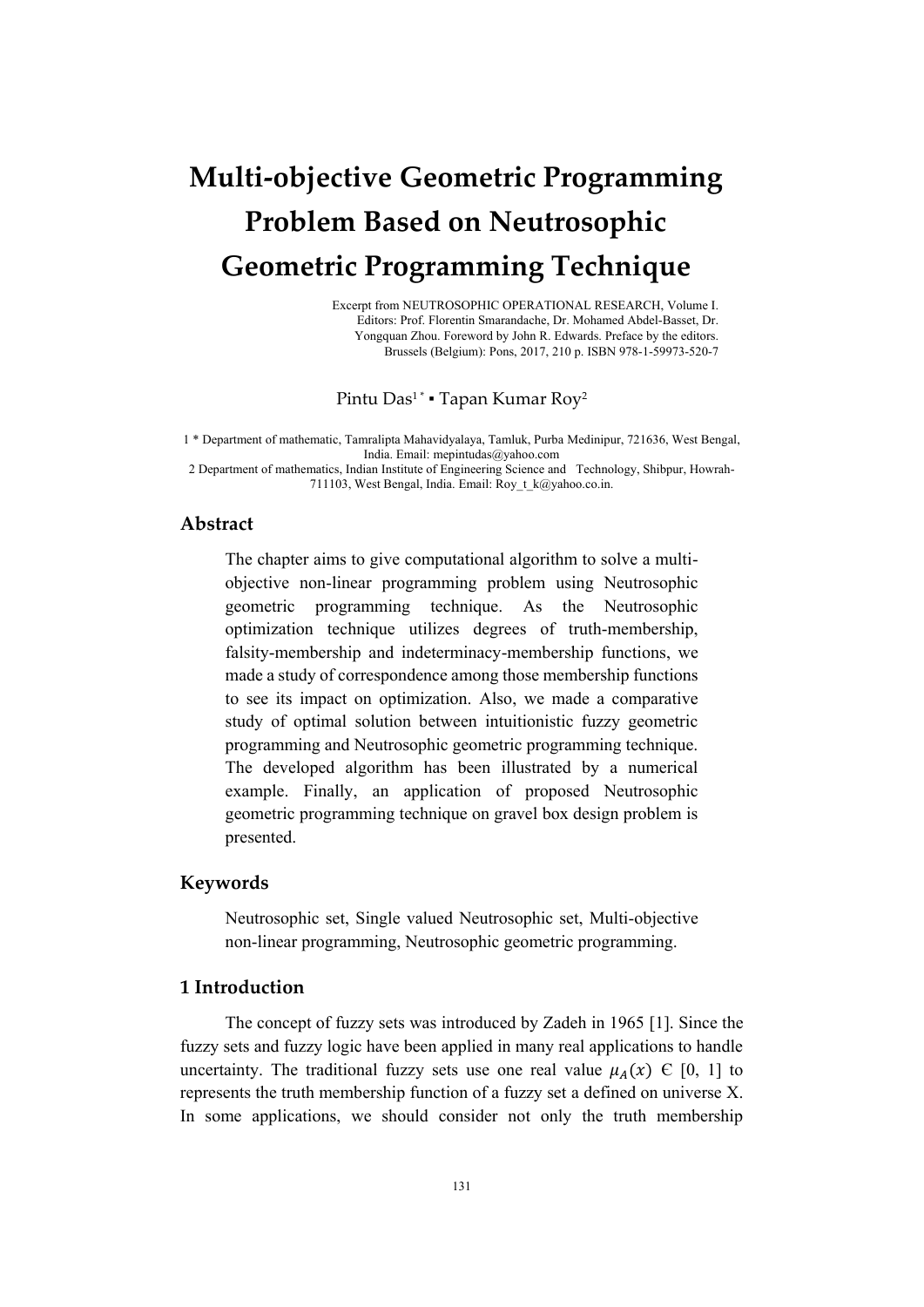supported by the evident but also the falsity membership against by the evident. That is beyond the scope of fuzzy sets and interval valued fuzzy sets. In 1986, Atanassov [3], [5] introduced the intuitionistic fuzzy sets which is a generalisation of fuzzy sets. The intuitionistic fuzzy sets consider both truth membership and falsity membership. Intuitionistic fuzzy sets can only handle incomplete information not the indeterminate information and inconsistent information. In IFS, sum of membership-degree and non-membership degree of a vague parameter is less than unity. Therefore, a certain amount of incomplete information or indeterminacy arises in an intuitionistic fuzzy set. It cannot handle all types of uncertainties successfully in different real physical problems. Hence further generalization of fuzzy set as well as intuitionistic fuzzy sets are required. In neutrosophic sets indeterminacy is quantified explicitly and truth membership, indeterminacy membership and falsity membership are independent. Neutrosophy was introduced by Florentin Smarandache in 1995 [4] which is actually generalization of different types of FS and IFS. The term "neutrosophy" means knowledge of neutral thought. This neutral concept makes the different between NS and other sets like FS, IFS. Modeling of most of real life problems involving optimization process turns out to be a multi-objective programming problem in a natural way. In this field, a paper named Multi-objective geometric programming problem with weighted-sum method by A.K. Ojha, A.K. Das has been published in the journal of computing 2010 [12]. In 1971 L.D. Paschal and A. Ben. Israel [16] developed a vector valued criteria in geometric programming. In 1978 a paper Fuzzy linear programming with several objective functions has been published by H.J Zimmermann [15]. In 1992 M.P. Bishal [13] and in 1990 R.k. Verma [14] has studied fuzzy programming technique to solve multiobjective geometric programming problems. In 2007 B. Jana and T.K. Roy [9] has studied multi-objective intuitionistic fuzzy linear programming problem and its application in Transportation model and in 2009 G.S. Mahapatra and T.K. Roy [10] developed multi-objective intuitionistic fuzzy mathematical programming problem and its application in Reliability optimization model. In this present study, a new approach of Neutrosophic Optimization (NO) is proposed. A multiobjective non-linear programming problem is solved by geometric programming technique.

### **2 Some Preliminaries**

# *2.1 Definition -1 (Fuzzy set) [1]*

Let X is a fixed set. A fuzzy set A of X is an object having the form  $\tilde{A} =$  $\{(x,\mu_A(x)), x \in X\}$  where the function  $\mu_A(x) : X \to [0, 1]$  defines the truth membership of the element  $x \in X$  to the set A.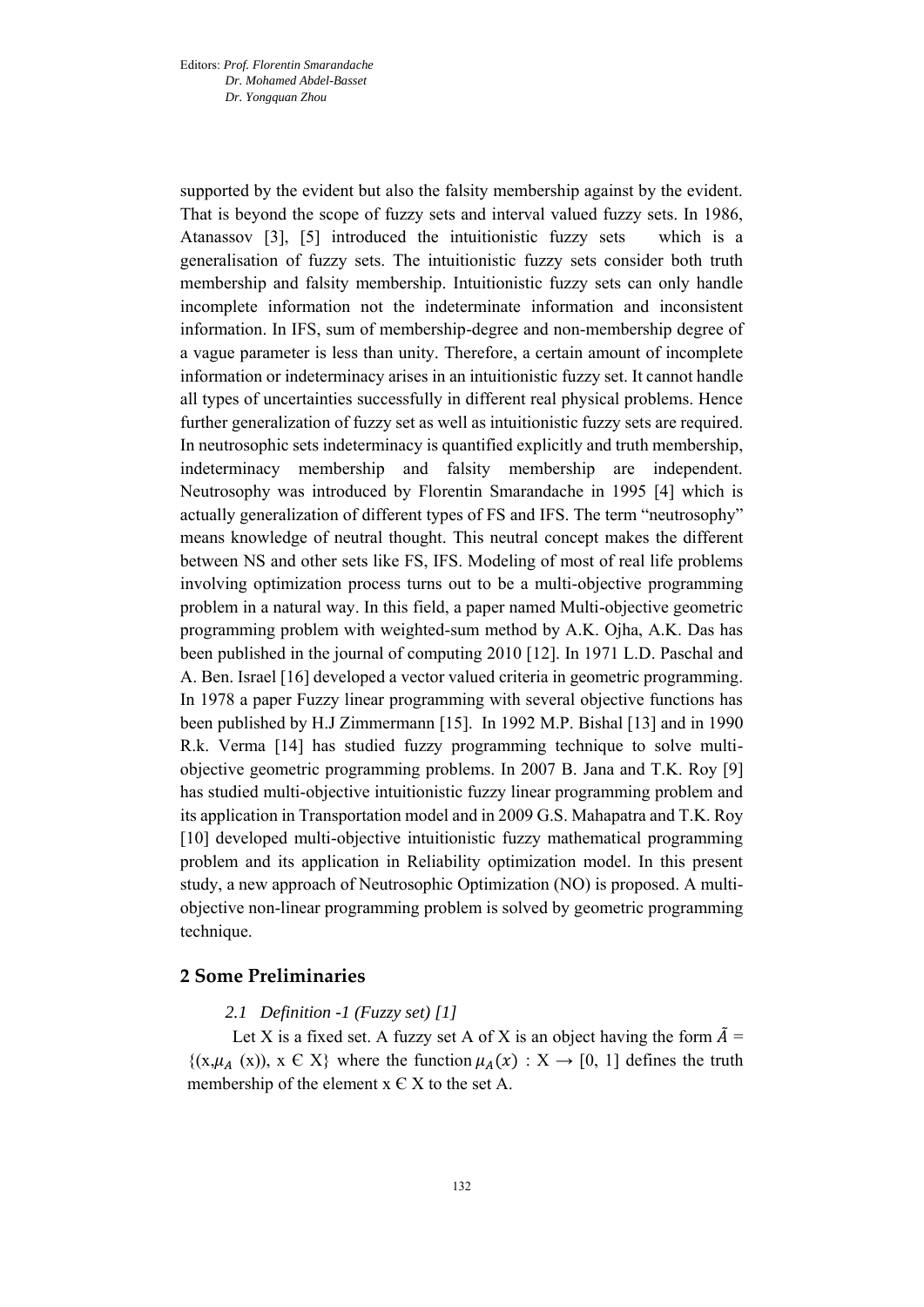*2.2 Definition-2 (Intuitionistic fuzzy set) [3]*

Let a set X be fixed. An intuitionistic fuzzy set or IFS  $\tilde{A}^i$  in X is an object of the form  $\tilde{A}^i = \{ \langle X, \mu_A(x), \nu_A(x) \rangle | x \in X \}$  where  $\mu_A(x) : X \to [0, 1]$  and  $v_A(x)$  :  $X \rightarrow [0, 1]$  define the Truth-membership and Falsity-membership respectively, for every element of  $x \in X$ ,  $0 \le \mu_A(x) + \nu_A(x) \le 1$ .

*2.3 Definition-3 (Neutrosophic set) [4]*

Let X be a space of points (objects) and  $x \in X$ . A neutrosophic set  $\tilde{A}^n$  in X is defined by a Truth-membership function  $\mu_A(x)$ , an indeterminacy-membership function  $\sigma_A(x)$  and a falsity-membership function  $\nu_A(x)$  and having the form  $\tilde{A}^n = \{ \langle X, \mu_A(x), \sigma_A(x), \nu_A(x) \rangle / x \in X \}.$   $\mu_A(x), \sigma_A(x)$  and  $\nu_A(x)$  are real standard or non-standard subsets of

 $\left[0, 1\right]$ <sup>+</sup> $\left[$ . that is

$$
\mu_A(x) : X \to ]0, 1^+[
$$
  
\n
$$
\sigma_A(x) : X \to ]0, 1^+[
$$
  
\n
$$
\nu_A(x) : X \to ]0, 1^+[
$$

There is no restriction on the sum of  $\mu_A(x)$ ,  $\sigma_A(x)$  and  $\nu_A(x)$ , so  $0 \le \sup \mu_A(x) + \sup \sigma_A(x) + \sup \nu_A(x) \le 3^+$ 

#### *2.4 Definition-3 (Single valued Neutrosophic sets) [6]*

Let X be a universe of discourse. A single valued neutrosophic set  $\tilde{A}^n$ over X is an object having the form  $\tilde{A}^n = \{ \langle X, \mu_A(x), \sigma_A(x), \nu_A(x) \rangle / x \in X \}$ where  $\mu_A(x) : X \rightarrow [0, 1], \sigma_A(x) : X \rightarrow [0, 1]$  and  $\nu_A(x) : X \rightarrow [0, 1]$  with  $0 \le$  $\mu_A(x) + \sigma_A(x) + \nu_A(x) \leq 3$  for all  $x \in X$ .

**Example1:** Assume that  $X = [x_1, x_2, x_3]$ .  $X_1$  is capability,  $x_2$  is trustworthiness and  $x_3$  is price. The values of  $x_1$ ,  $x_2$  and  $x_3$  are in [0, 1]. They are obtained from the questionnaire of some domain experts, their option could be a degree of "good service", a degree of indeterminacy and a degree of "poor service". A is a single valued neutrosophic set of X defined by

 $A = \langle 0.3, 0.4, 0.5 \rangle / x_1 + \langle 0.5, 0.2, 0.3 \rangle / x_2 + \langle 0.7, 0.2, 0.2 \rangle / x_3$ 

*2.5 Definition- 4(Complement): [6]* 

The complement of a single valued neutrosophic set A is denoted by  $c(A)$ and is defined by

$$
\mu_{c(A)}(x) = v_A(x)
$$
  
\n
$$
\sigma_{c(A)}(x) = 1 - \sigma_A(x)
$$
  
\n
$$
v_{c(A)}(x) = \mu_A(x) \qquad \text{for all } x \text{ in } X.
$$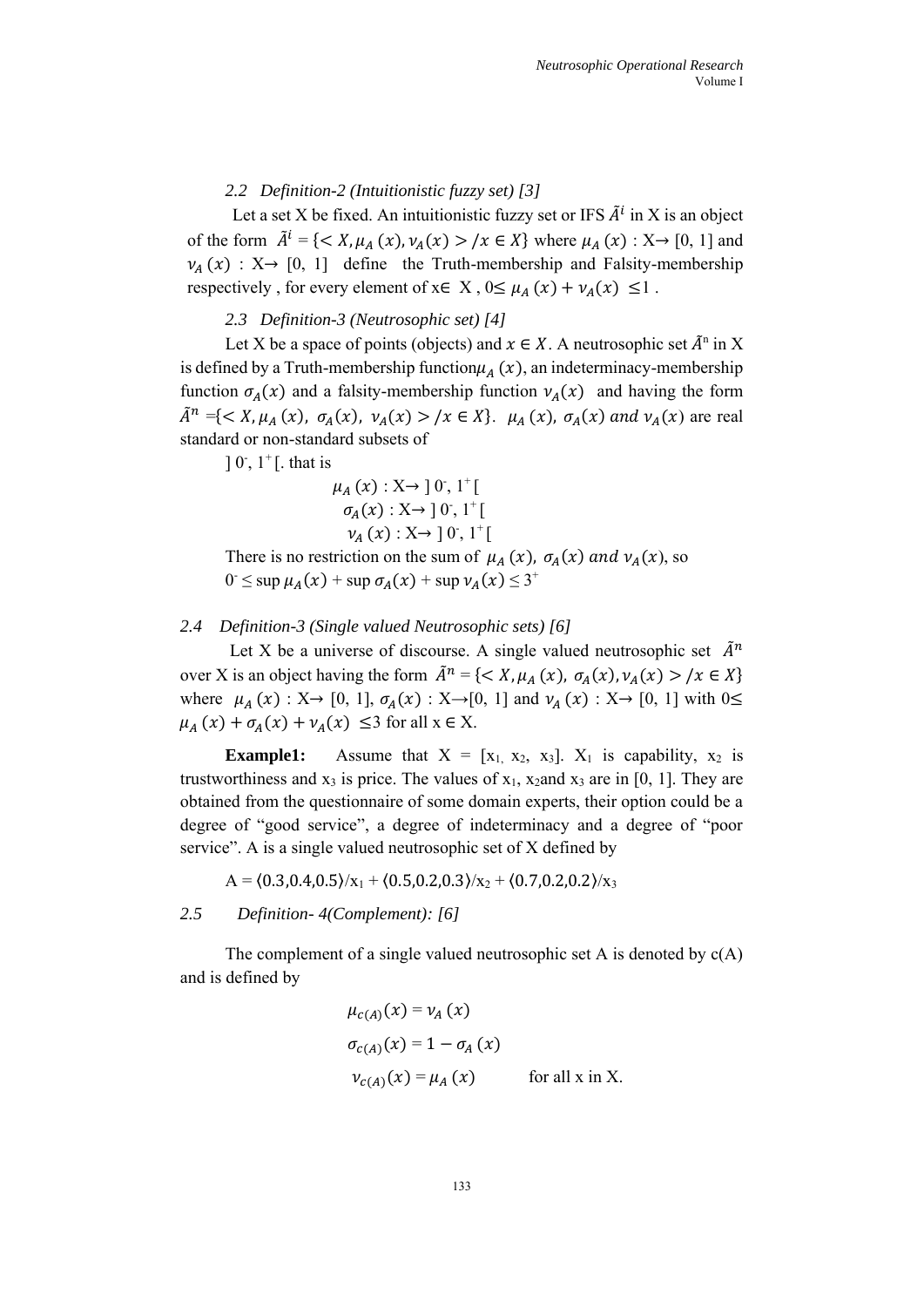**Example 2:** let A be a single valued neutrosophic set defined in example 1. Then, c (A) =  $(0.5, 0.6, 0.3)/x_1 + (0.3, 0.8, 0.5)/x_2 + (0.2, 0.8, 0.7)/x_3$ .

# *2.6 Definition 5(Union):[6]*

The union of two single valued neutrosophic sets A and B is a single valued neutrosophic set C, written as  $C = A \cup B$ , whose truth-membership, indeterminacy-membership and falsity-membership functions are are given by

 $\mu_c(x) = \max (\mu_A(x), \mu_B(x))$  $\sigma_c(x)$  =max  $(\sigma_A(x), \sigma_B(x))$  $v_c(x) = \min(v_A(x), v_B(x))$  for all x in X

**Example 3:** Let A and B be two single valued neutrosophic sets defined in example -1. Then, A ∪ B =  $(0.6, 0.4, 0.2)/x_1 + (0.5, 0.2, 0.3)/x_2$  $+$   $(0.7, 0.2, 0.2)/x_3$ .

## *2.7 Definition 6(Intersection):[6]*

The Intersection of two single valued neutrosophic sets A and B is a single valued neutrosophic set C, written as  $C = A \cap B$ , whose truth-membership, indeterminacy-membership and falsity-membership functions are are given by

 $\mu_c(x) = \min (\mu_A(x), \mu_B(x))$  $\sigma_c(x) = \min(\sigma_A(x), \sigma_B(x))$  $v_c(x) = \max(v_A)$ for all  $x$  in  $X$ 

**Example 4:** Let A and B be two single valued neutrosophic sets defined in example -1. Then, A ∩ B =  $(0.3,0.1,0.5)/x_1 + (0.3,0.2,0.6)/x_2$  +  $(0.4, 0.1, 0.5)/x_3$ .

Here, we notice that by the definition of complement, union and intersection of single valued neutrosophic sets, single valued neutrosophic sets satisfy the most properties of classic set, fuzzy set and intuitionistic fuzzy set. Same as fuzzy set and intuitionistic fuzzy set, it does not satisfy the principle of middle exclude [17-21].

# **3 Multi-objective Geometric Programming Problem**

A multi-objective geometric programming problem can be defined as

| Find $x=(x_1, x_2, \dots, x_n)^T$ , so as to                                              |                         | (1) |
|-------------------------------------------------------------------------------------------|-------------------------|-----|
| Min f <sub>k0</sub> (x) = $\sum_{t=1}^{T_{k0}} C_{k0t} \prod_{i=1}^{n} x_i^{a_{k0tj}}$    | $k=1,2,\ldots,\ldots,n$ |     |
| such that $f_i(x) = \sum_{t=1}^{T_i} c_{it} \prod_{i=1}^{n} x_i^{a_{itj}} \le 1$ $i=1,2,$ | .m                      |     |

 $x_j > 0$  j= 1,2, n where  $c_{k0t} > 0$  for all k and t.  $a_{itj}$ ,  $a_{k0ti}$  are all real, for all i, k, t, j.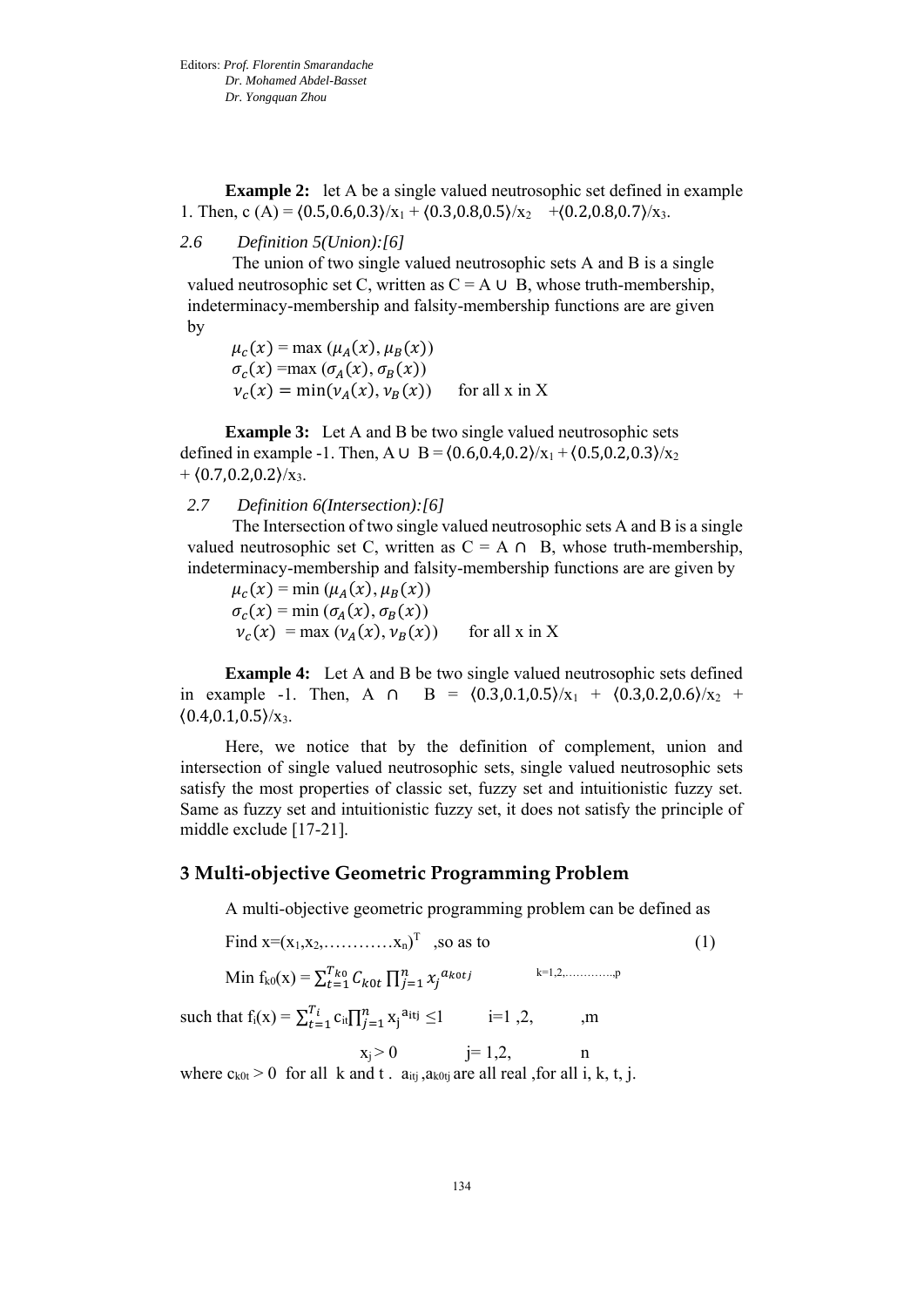# **4 Computational Algorithm**

**Step 1:** Solve the MONLP problem (1) as a single objective non-linear problem p times for each problem by taking one of the objectives at a time and ignoring the others. These solutions are known as ideal solutions. Let  $x^k$  be the respective optimal solution for the  $k<sup>th</sup>$  different objective and evaluate each objective value for all these  $k<sup>th</sup>$  optimal solution.

**Step 2:** From the result of step-1, determine the corresponding values for every objective for each derived solution. With the values of all objectives at each ideal solution, pay-off matrix can be formulated as follows.

$$
\begin{bmatrix}\nf_1^*(x^1) & f_2(x^1) & \dots & f_p(x^1) \\
f_1(x^2) & f_2^*(x^2) & \dots & f_p(x^2) \\
\dots & \dots & \dots & \dots & \dots \\
f_1(x^p) & f_2(x^p) & \dots & f_p^*(x^p)\n\end{bmatrix}
$$

**Step 3.** For each objective  $f_k(x)$ , find lower bound  $L_k^{\mu}$  and the upper bound  $U_k^{\mu}$ .

 $U_k^{\mu} = \max \{f_k(x^{r^*})\}$  and  $L_k^{\mu} = \min \{f_k(x^{r^*})\}$  where  $1 \le r \le k$ 

For truth membership of objectives.

**Step 4.** We represent upper and lower bounds for indeterminacy and falsity membership of objectives as follows:

$$
U_k^{\nu} = U_k^{\mu}
$$
 and  $L_k^{\nu} = L_k^{\mu} + t (U_k^{\mu} - L_k^{\mu})$   
 $L_k^{\sigma} = L_k^{\mu}$  and  $U_k^{\sigma} = L_k^{\mu} + s (U_k^{\mu} - L_k^{\mu})$ 

Here t and s are to predetermined real number in  $(0, 1)$ .

**Step 5.** Define Truth-membership, Indeterminacy-membership, Falsitymembership functions as follows:

$$
\mu_k(f_k(x)) = \begin{cases} \frac{U_k^{\mu} - f_k(x)}{U_k^{\mu} - L_k^{\mu}} & \text{if } L_k^{\mu} \le f_k(x) \le U_k^{\mu} \\ 0 & \text{if } f_k(x) \ge U_k^{\mu} \end{cases}
$$

$$
\nu_k(f_{k0}(x)) = 1 - \frac{1}{1-t} \mu_k(f_{k0}(x)) \text{ and } \sigma_k(f_{k0}(x)) = \frac{1}{s} \mu_k(f_{k0}(x)) - \frac{1-s}{s}
$$

for  $k=1, 2, \ldots, p.$ 

It is obvious that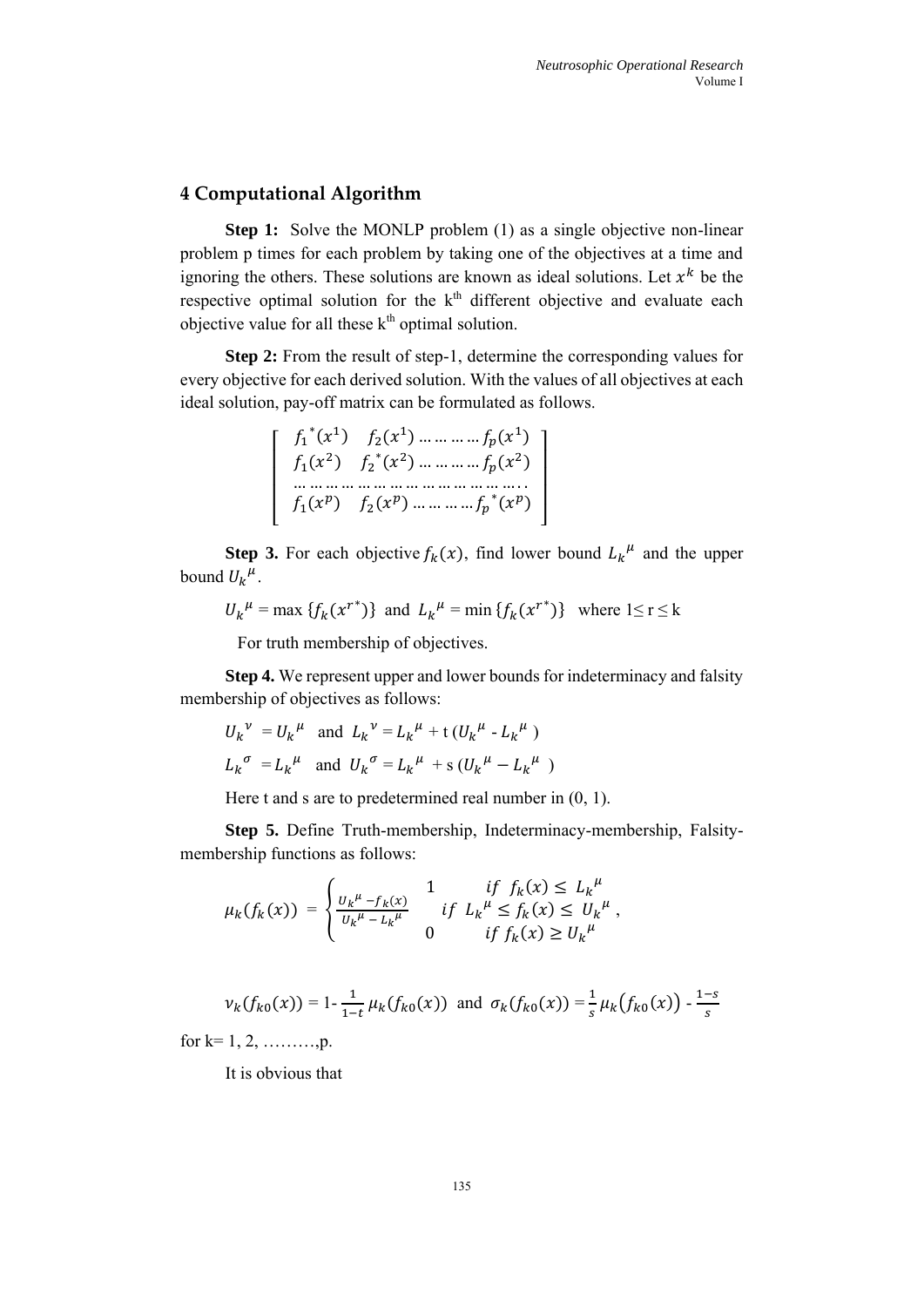$$
\sigma_k(f_k(x)) = \begin{cases}\n\frac{U_k^{\sigma} - f_k(x)}{U_k^{\sigma} - L_k^{\sigma}} & \text{if } L_k^{\sigma} \le f_k(x) \le L_k^{\sigma} \\
0 & \text{if } f_k(x) \ge U_k^{\sigma}\n\end{cases}
$$
\n
$$
\nu_k(f_k(x)) = \begin{cases}\n\frac{f_k(x) - L_k^{\nu}}{U_k^{\nu} - L_k^{\nu}} & \text{if } L_k^{\nu} \le f_k(x) \le U_k^{\nu} \\
0 & \text{if } f_k(x) \le U_k^{\nu}\n\end{cases}
$$
\n
$$
0 \le \mu_k(f_{k}(x)) + \nu_k(f_{k}(x)) + \sigma_k(f_k(x)) \le 3
$$

and  $0 \leq \mu_k(f_{k0}(x)) + \nu_k(f_{k0}(x)) + \sigma_k(f_k(x)) \leq 3$ for  $k=1, 2, \ldots, n.$ 

**Step 7.** Now a Neutrosophic geometric programming technique for multiobjective non-linear programming problem with the linear Truth-membership, Falsity-membership and Indeterminacy functions can be written as

Maximize  $(\mu_1(f_{10}(x)), \mu_2(f_{20}(x)), \dots, \dots, \mu_p(f_{p0}(x)))$  (2) Minimize  $(\nu_1(f_{10}(x)) \nu_2(f_{20}(x)) \dots \dots \dots \dots \nu_n(f_{n0}(x)))$ Maximize  $(\sigma_1(f_{10}(x)), \sigma_2(f_{20}(x)), \ldots, \ldots, \sigma_p(f_{p0}(x)))$ Subject to  $f_i(x) = \sum_{t=1}^{T_i} c_{it} \prod_{j=1}^{n} x_j$ for i=1, 2,…………..m  $x_i > 0$ ,  $i = 1, 2, \ldots, n$ .

Using weighted sum method, the multi-objective non-linear programming problem (2) reduces to

Min 
$$
V_{MA}(x) = \sum_{k=1}^{p} w_k (v_k (f_{k0}(x)) - \mu_k (f_{k0}(x)) - \sigma_k (f_{k0}(x)))
$$
 (3)  
\nMin  $V_{MA}(x) = \left(1 + \frac{1}{1-t} + \frac{1}{s}\right) \sum_{k=1}^{p} w_k \frac{\sum_{t=1}^{T_{k0}} c_{k0t} \prod_{j=1}^{n} x_j^{a_{k0tj}}}{v_k^{\mu} - L_k^{\mu}} - \left\{ \left( (1 + \frac{1}{1-t} + \frac{1}{s}) \sum_{k=1}^{p} w_k \frac{v_k^{\mu}}{v_k^{\mu} - L_k^{\mu}} \right) - \frac{1}{s} \right\}$   
\nSubject to  $f_i(x) = \sum_{t=1}^{T_i} c_{it} \prod_{j=1}^{n} x_j^{a_{itj}} \le 1$   $i=1, 2, .........$ 

 $x_i > 0$ ,  $j = 1, 2, \ldots, n$ .

Excluding the constant term, the above (3) reduces to the following geometric programming problem

Min 
$$
V_{MA1}(x) = (1 + \frac{1}{1-t} + \frac{1}{s}) \sum_{k=1}^{p} w_k \frac{\sum_{t=1}^{T_{ko}} c_{kot} \prod_{j=1}^{n} x_j^{a_{kotj}}}{U_k^{\mu} - L_k^{\mu}}
$$
  
\n(4)  
\nSuch that  $f_i(x) = \sum_{t=1}^{T_i} c_{it} \prod_{j=1}^{n} x_j^{a_{itj}} \le 1$   $i=1, 2, .........m;\n $x_i > 0$ ,  $i=1, 2, .........n$ .$ 

Here t,  $s \in (0, 1)$  are pre-determined real numbers.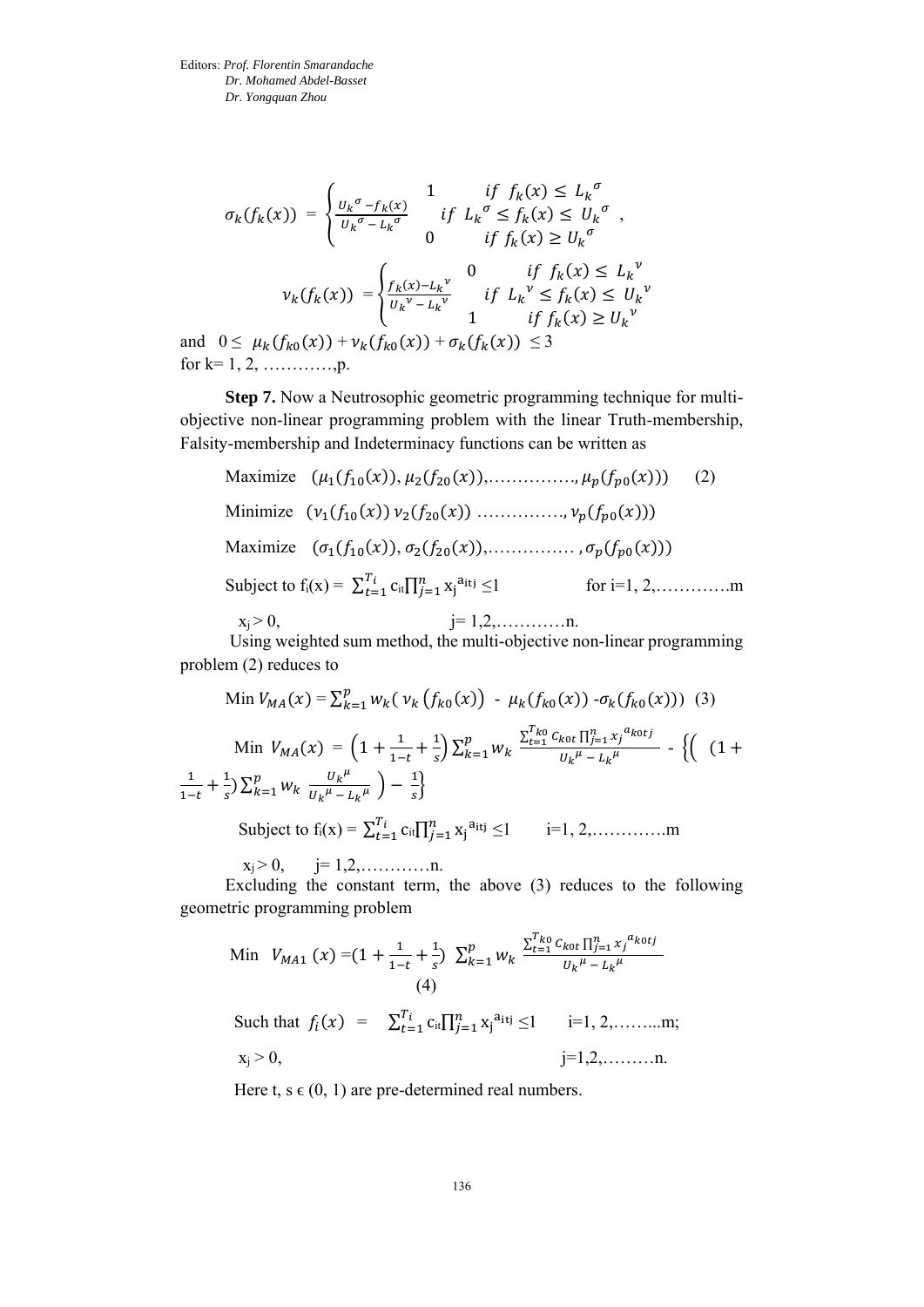where  $V_{MA}(f_{k0}(x))=V_{MA1}(f_{k0}(x))\cdot\Big{(}\frac{1}{1-\frac{1}{1-\frac{1}{1-\frac{1}{1-\frac{1}{1-\frac{1}{1-\frac{1}{1-\frac{1}{1-\frac{1}{1-\frac{1}{1-\frac{1}{1-\frac{1}{1-\frac{1}{1-\frac{1}{1-\frac{1}{1-\frac{1}{1-\frac{1}{1-\frac{1}{1-\frac{1}{1-\frac{1}{1-\frac{1}{1-\frac{1}{1-\frac{1}{1-\frac{1}{1-\frac{1}{1-\frac{1}{\frac{1}{\sqrt{1-\frac{1}{1-\frac{1}{\sqrt{1-\frac{1}{1$  $\frac{1}{1-t} + \frac{1}{s}$  $\frac{1}{s}$ )  $\left( \sum_{k=1}^{p} w_k \frac{U_k^{\mu}}{U_k^{\mu} - I} \right)$  $\frac{p}{k=1} W_k \frac{U_k^{\mu}}{U_k^{\mu} - L_k^{\mu}}$  $\frac{\mu}{k}$  = 1  $W_k \frac{\sigma_k}{U_k \mu - L_k \mu}$  ) – 1  $\frac{1}{s}$ .

Here (4) is a posynomial geometric programming problem with

 $DD = \sum_{k=1}^{p} T_{k0}$  $_{k=1}^{p}T_{k0}+\sum_{i=1}^{m}T_{i}-n-1.$ 

It can be solved by usual geometric programming technique.

#### **Definition: Neutrosophic Pareto (or NS Pareto) optimal solution**

A decision variable  $x^* \in X$  is said to be a NS Pareto optimal solution to the Neutrosophic GPP (2) if there does not exit another  $x \in X$  such that  $\mu_k(f_{k0}(x)) \leq \mu_k(f_{k0}(x^*)), \nu_k(f_{k0}(x)) \geq \nu_k(f_{k0}(x^*))$  and  $\sigma_k(f_{k0}(x)) \leq$  $\sigma_k(f_{k0}(x^*))$  for all k=1,2,........p. and  $\mu_j(f_{j0}(x)) \neq \mu_j(f_{j0}(x^*))$ ,  $\nu_j(f_{j0}(x))$ ≠ (0 ( ∗ )) and (0()) ≠ (0 ( ∗ )) for at least one j, j = 1,2,……..p.

Some basic theorems on M-N Pareto optimal solutions are introduced below.

**Theorem 1** The solution of (2) based on weighted sum method Neutrosophic GP problem (3) is weakly NS Pareto optimal.

**Proof.** Let  $x^* \in X$  be a solution of the Neutrosophic GP problem. Let us suppose that it is not weakly M-N Pareto optimal. In this case there exit another  $x \in X$  such that  $\mu_k(f_{k0}(x)) \leq \mu_k(f_{k0}(x^*))$ ,  $\nu_k(f_{k0}(x)) \geq \nu_k(f_{k0}(x^*))$  and  $\sigma_k(f_{k0}(x)) < \sigma_k(f_{k0}(x^*))$ . for all k=1,2,........p. Observing that  $\mu_k(f_{k0}(x))$  is strictly monotone decreasing function with respect to  $f_{k0}(x)$ , this implies  $\mu_k(f_{k0}(x)) > \mu_k(f_{k0}(x^*))$  and  $\nu_k(f_{k0}(x))$  is strictly monotone increasing function with respect to  $f_{k0}(x)$ , this implies  $v_k(f_{k0}(x)) < v_k(f_{k0}(x^*))$  and also  $\sigma_k(f_{k0}(x)) > \sigma_k(f_{k0}(x^*))$ . Thus we have  $\sum_{k=1}^p w_k \mu_k(f_{k0}(x))$  $k=1$  $>$  $\sum_{k=1}^{p} w_k \mu_k(f_{k0}(x^*))$  $_{k=1}^p w_k \mu_k(f_{k0}(x^*))$ ,  $\sum_{k=1}^p w_k \nu_k(f_{k0}(x))$  $_{k=1}^p w_k v_k(f_{k0}(x)) \leq \sum_{k=1}^p w_k v_k(f_{k0}(x^*))$  $_{k=1}^{p} w_k v_k(f_{k0}(x^*))$  and  $\sum_{k=1}^{p} w_k \sigma_k(f_{k0}(x))$  $_{k=1}^{p} w_k \sigma_k(f_{k0}(x)) > \sum_{k=1}^{p} w_k \sigma_k(f_{k0}(x^*))$  $_{k=1}^{p} w_k \sigma_k(f_{k0}(x^*))$ . This is a contradiction to the assumption that  $x^*$  is a solution of the Neutrosophic GP problem (2). Thus  $x^*$  is weakly NS Pareto optimal.

**Theorem 2** The unique solution of Neutrosophic GP problem (3) based on weighted sum method is weakly NS Pareto optimal.

**Proof.** Let  $x^* \in X$  be a unique solution of the Neutrosophic GP problem. Let us suppose that it is not weakly NS Pareto optimal. In this case there exit another x C X such that  $\mu_k(f_{k0}(x)) \leq \mu_k(f_{k0}(x^*))$ ,  $\nu_k(f_{k0}(x)) \geq \nu_k(f_{k0}(x^*))$ for all k=1,2,........p and  $\mu_l(f_{l0}(x)) < \mu_l(f_{l0}(x^*))$ ,  $\nu_l(f_{l0}(x)) > \nu_l(f_{l0}(x^*))$  for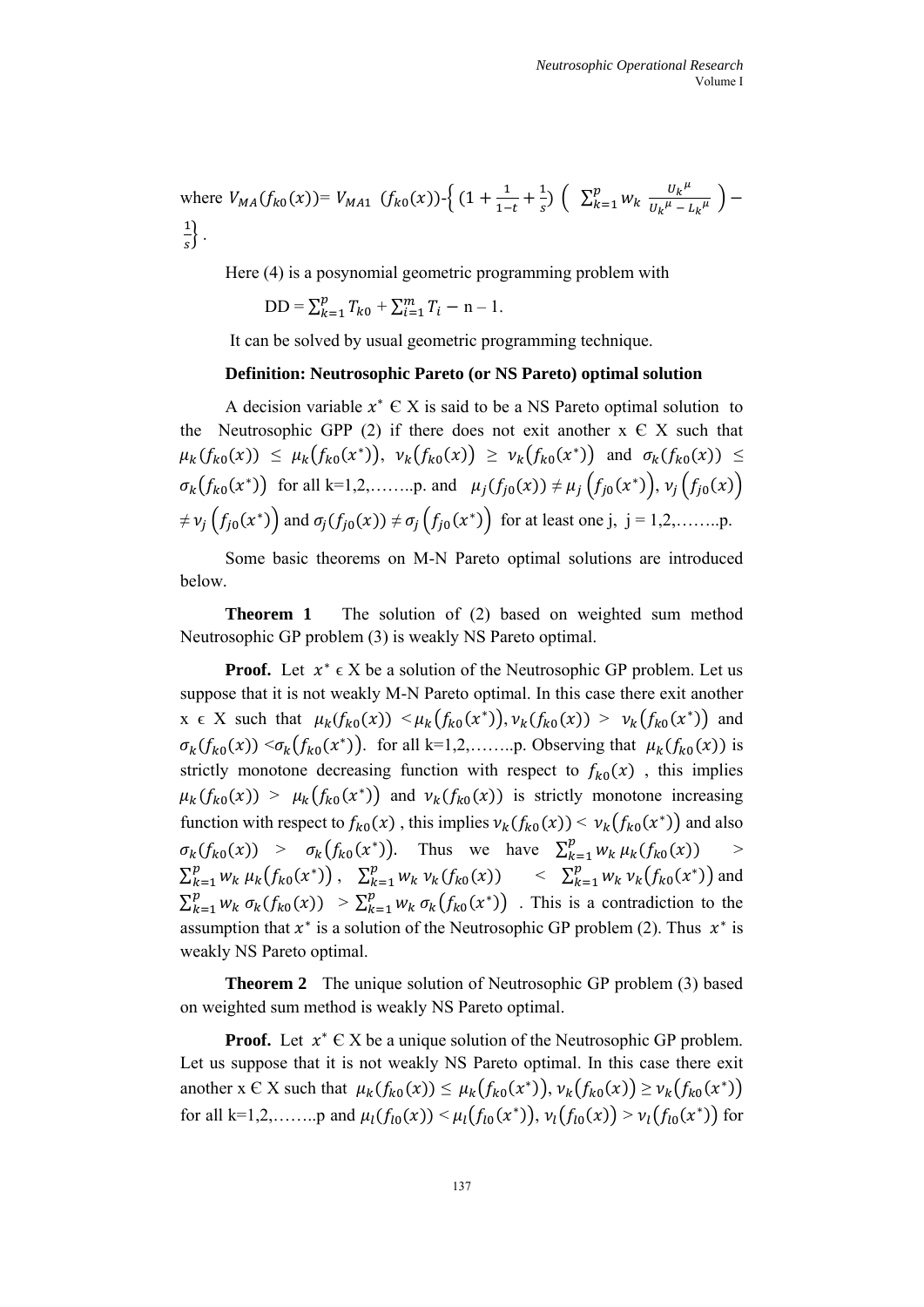at least one l. Observing that  $\mu_k(f_{k0}(x))$  is strictly monotone decreasing function with respect to  $f_{k0}(x)$ , this implies  $\mu_k(f_{k0}(x)) > \mu_k(f_{k0}(x^*))$  and  $v_k(f_{k0}(x))$  is strictly monotone increasing function with respect to  $f_{k0}(x)$ , this implies  $\nu_k(f_{k0}(x)) \leq \nu_k(f_{k0}(x^*))$  and also  $\sigma_k(f_{k0}(x))$  is strictly monotone decreasing function with respect to  $f_{k0}(x)$ , this implies  $\sigma_k(f_{k0}(x))$  >  $\sigma_k(f_{k0}(x^*))$ . Thus we have  $\sum_{k=1}^p w_k \mu_k(f_{k0}(x))$  $_{k=1}^p w_k \mu_k(f_{k0}(x)) \geq \sum_{k=1}^p w_k \mu_k(f_{k0}(x^*))$  $_{k=1}^{p} w_k \mu_k(f_{k0}(x^*))$  and  $\sum_{k=1}^{p} w_k v_k(f_{k0}(x))$  $_{k=1}^p w_k v_k(f_{k0}(x)) \leq \sum_{k=1}^p w_k v_k(f_{k0}(x^*))$  $_{k=1}^{p} w_k v_k(f_{k0}(x^*))$  and  $\sum_{k=1}^{p} w_k \sigma_k(f_{k0}(x))$  $_{k=1}^{p} w_k \sigma_k(f_{k0}(x))$  $\geq \sum_{k=1}^{p} w_k \sigma_k(f_{k0}(x^*))$  $_{k=1}^{P} w_k \sigma_k(f_{k0}(x^*))$ .

On the other hand, the uniqueness of  $x^*$  means that:

$$
\sum_{k=1}^p w_k \mu_k(f_{k0}(x^*)) \leq \sum_{k=1}^p w_k \mu_k(f_{k0}(x)) \sum_{k=1}^p w_k \nu_k(f_{k0}(x^*)) > \n\sum_{k=1}^p w_k \nu_k(f_{k0}(x)) \text{ and } \sum_{k=1}^p w_k \sigma_k(f_{k0}(x^*)) \leq \sum_{k=1}^p w_k \sigma_k(f_{k0}(x)).
$$

The two sets inequalities above are contradictory and thus  $x^*$  is weakly NS Pareto optimal.

#### **5 Illustrated Example**

Min 
$$
f_1(x_1, x_2) = x_1^{-1}x_2^{-2}
$$
  
\nMin  $f_2(x_1, x_2) = 2x_1^{-2}x_2^{-3}$   
\nSuch that  $x_1 + x_2 \le 1$   
\nHere pay-off matrix is\n
$$
\begin{bmatrix}\n6.75 & 60.78 \\
6.94 & 57.87\n\end{bmatrix}
$$

Define truth-membership, falsity-membership and indeterminacymembership functions are as follows:

$$
\mu_1(f_1(x)) = \begin{cases}\n\frac{6.94 - x_1^{-1}x_2^{-2}}{0.19} & \text{if } x_1^{-1}x_2^{-2} \le 6.75 \\
0 & \text{if } x_1^{-1}x_2^{-2} \ge 6.94\n\end{cases}
$$
\n
$$
\mu_2(f_2(x)) = \begin{cases}\n\frac{60.78 - 2x_1^{-2}x_2^{-3}}{2.91} & \text{if } 57.87 \le 2x_1^{-2}x_2^{-3} \le 57.87 \\
0 & \text{if } 2x_1^{-2}x_2^{-3} \le 60.78\n\end{cases}
$$
\n
$$
\nu_1(f_1(x)) = 1 - \frac{1}{1-t} \mu_1(f_1(x)), \text{ and } \nu_2(f_2(x)) = 1 - \frac{1}{1-t} \mu_2(f_2(x))
$$
\n
$$
\sigma_1(f_1(x)) = \frac{1}{s} \mu_1(f_1(x)) - \frac{1-s}{s}, \sigma_2(f_2(x)) = \frac{1}{s} \mu_2(f_2(x)) - \frac{1-s}{s}
$$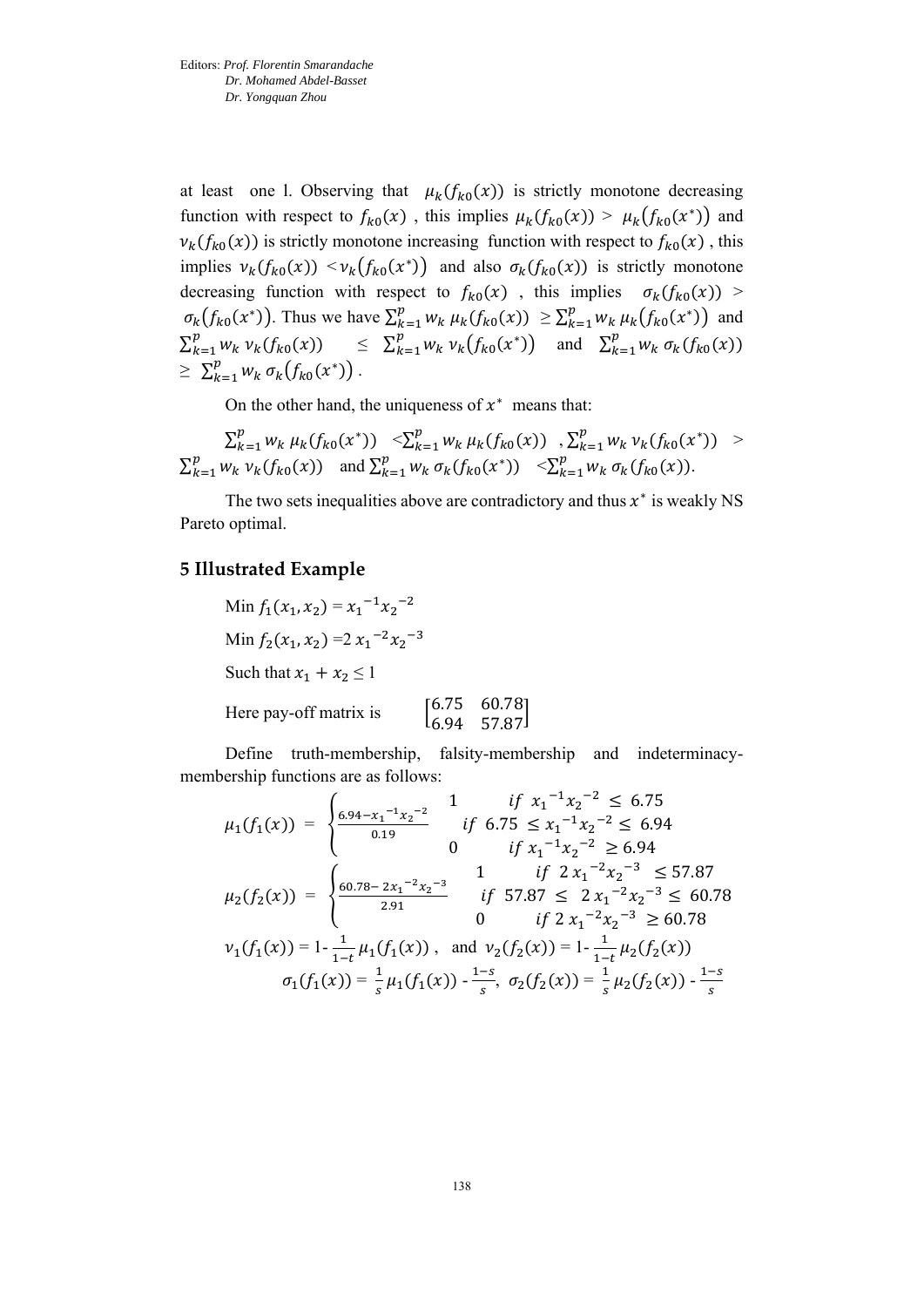| Weights    | optimal<br>dual<br>variables                                                                     | optimal primal<br>variables |                    | optimal objectives    |                       | Sum of optimal<br>objectives                   |
|------------|--------------------------------------------------------------------------------------------------|-----------------------------|--------------------|-----------------------|-----------------------|------------------------------------------------|
| $W_1, W_2$ | $W_{01}$ <sup>*</sup> , $W_{02}$ <sup>*</sup> ,<br>$W_{11}$ <sup>*</sup> , $W_{12}$ <sup>*</sup> | $x_1$ <sup>*</sup>          | $x_2$ <sup>*</sup> | $f_1^*(x_1^*, x_2^*)$ | $f_2^*(x_1^*, x_2^*)$ | $f_1^*(x_1^*, x_2^*)$<br>$+f_2^*(x_1^*,x_2^*)$ |
| 0.5, 0.5   | 0.6491609,<br>0.3508391,<br>1.3508391,<br>2.3508391                                              | 0.3649261                   | 0.6491609          | 6.794329              | 58.53371              | 65.32803                                       |
| 0.9, 0.1   | 0.9415706,<br>0.0584294,<br>1.0584294,<br>2.0584294                                              | 0.3395821                   | 0.6604179          | 6.751768              | 60.21212              | 66.96388                                       |
| 0.1, 0.9   | 0.1745920,<br>0.8254080,<br>1.8254080,<br>2.8254080                                              | 0.3924920                   | 0.6075080          | 6.903434              | 57.90451              | 64.80794                                       |

# Table 1. Optimal values of primal, dual variables and objective functions from neutrosophic geometric programming problem for different weights.

Table 2**.** Comparison of optimal solutions by IFGP and NSGP technique.

| optimization techniques                              | optimal decision<br>variables           | optimal objective<br>functions                  | sum of optimal<br>objective functions           |  |
|------------------------------------------------------|-----------------------------------------|-------------------------------------------------|-------------------------------------------------|--|
|                                                      | $x_1$ <sup>*</sup> , $x_2$ <sup>*</sup> | $f_1^*(x_1^*, x_2^*),$<br>$f_2^*(x_1^*, x_2^*)$ | $f_1^*(x_1^*, x_2^*)$<br>$+f_2^*(x_1^*, x_2^*)$ |  |
| <b>Intuitionistic Fuzzy</b>                          | 0.36611.                                | 6.797678                                        | 65.37980                                        |  |
| Geometric Programming (IFGP)                         | 0.63389                                 | 58.58212                                        |                                                 |  |
| proposed Neutrosophic<br>Geometric Programming(NSGP) | 0.3649261.                              | 6.794329                                        |                                                 |  |
|                                                      | 0.6491609                               | 58.53371                                        | 65.32803                                        |  |

In Table.2, it is seen that NSGP technique gives better optimal result than IFGP technique.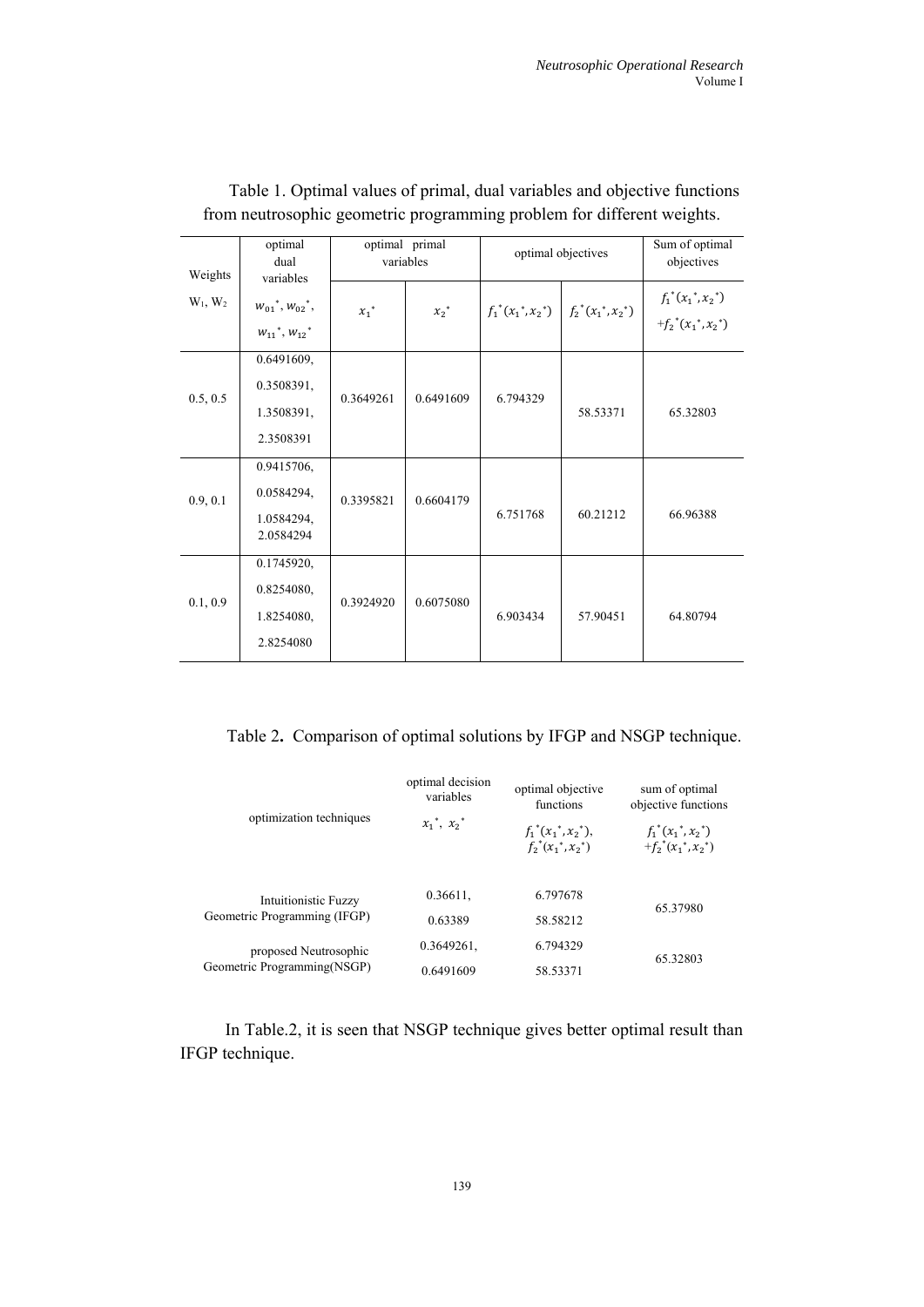# **6 Application of Neutrosophic Optimization in Gravel box Design Problem**

**Gravel box problem**: A total of 800 cubic-meters of gravel is to be ferried across a river on a barrage. A box (with an open top) is to be built for this purpose. After the entire gravel has been ferried, the box is to be discarded. The transport cost per round trip of barrage of box is Rs 1 and the cost of materials of the ends of the box are  $Rs20/m^2$  and the cost of materials of other two sides and bottom are Rs  $10/m^2$  and Rs  $80/m^2$ . Find the dimension of the box that is to be built for this purpose and the total optimal cost. Let length =  $x_1$  m, width =  $x_2$  m, height =  $x_3$  m. The area of the end of the gravel box = $x_2x_3$  m<sup>2</sup>. Area of the sides  $=x_1x_3$  m<sup>2</sup>. Area of the bottom  $=x_1x_2$  m<sup>2</sup>. The volume of the gravel box= $x_1x_2x_3$  m<sup>3</sup>. Transport cost: Rs  $\frac{80}{x_1x_2x_3}$ . Material cost:  $40x_2x_3$ . So, the multi-objective geometric programming problem is

Min 
$$
g_{01} = \frac{80}{x_1 x_2 x_3} + 40x_2 x_3
$$
  
\nMin  $g_{02} = \frac{80}{x_1 x_2 x_3}$   
\nSuch that  $x_1 x_2 + 2x_1 x_3 \le 4$ .  
\nHere pay-off matrix is 
$$
\begin{bmatrix} 95.24 & 63.78 \\ 120 & 40 \end{bmatrix}
$$

Table. 3: Comparison of optimal solutions by IFGP and NSGP technique.

| Optimization techniques                              | Optimal Decision<br>Variables<br>$x_1^*, x_2^*, x_3^*$ | Optimal Objective<br><b>Functions</b><br>${g_{01}}^*$ , ${g_{02}}^*$ | Sum of optimal<br>objective values |
|------------------------------------------------------|--------------------------------------------------------|----------------------------------------------------------------------|------------------------------------|
| Intuitionistic fuzzy geometric<br>programming (IFGP) | 1.2513842,<br>1.5982302,<br>0.7991151                  | 101.1421624<br>50.0553670                                            | 151.1975294                        |
| Proposed neutrosophic<br>geometric programming(NSGP) | 1.2513843.<br>1.5982300.<br>0.7991150                  | 101.1421582<br>50.0553655                                            | 151.1975237                        |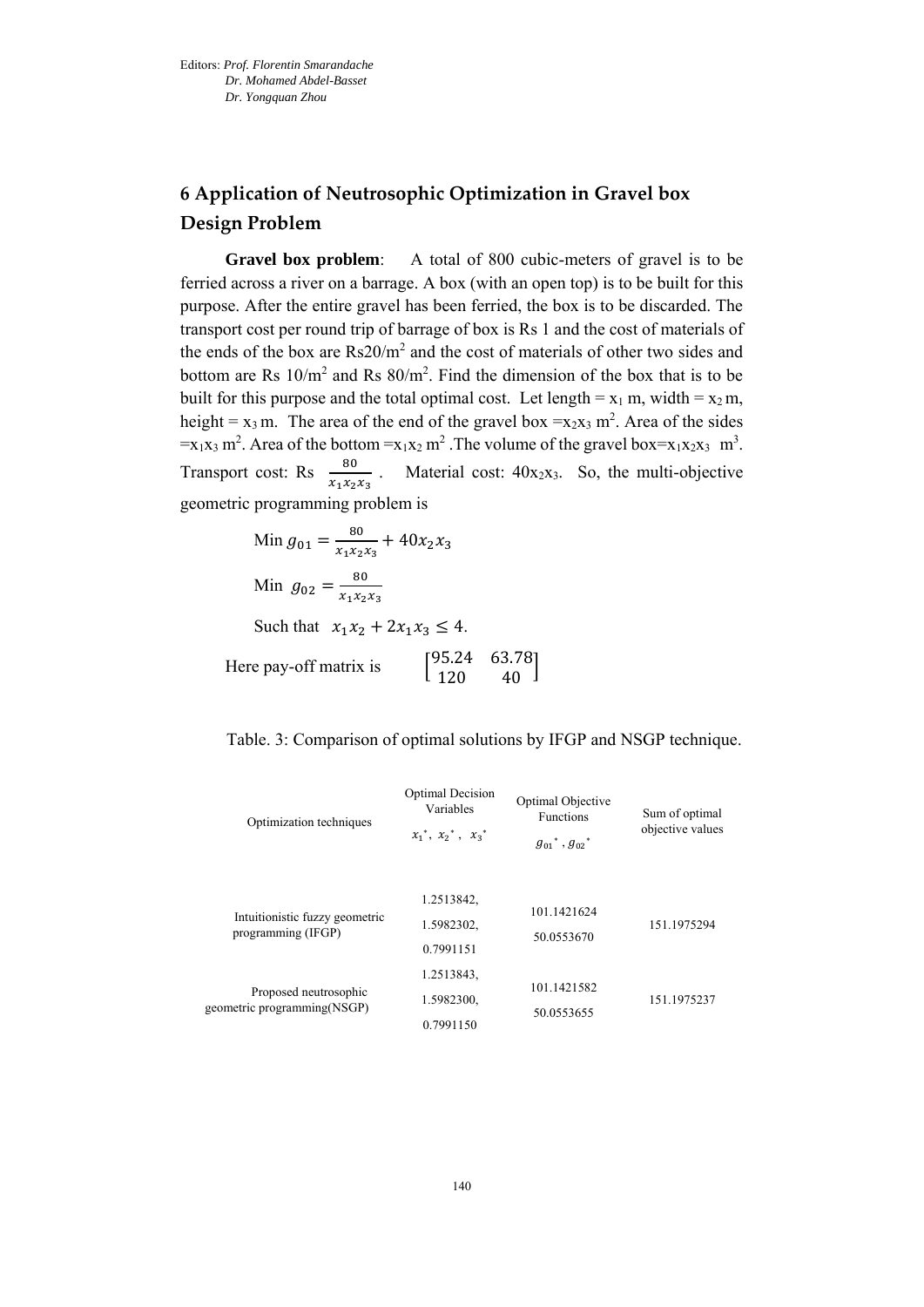# **7 Conclusion**

In view of comparing the Neutrosophic geometric programming technique with Intuitionistic fuzzy geometric programming technique, we also obtained the solution of the undertaken numerical problem by Intuitionistic fuzzy optimization method and took the best result obtained for comparison with present study.

The objectives of the present study are to give the effective algorithm for Neutrosophic geometric programming method for getting optimal solutions to a multi-objective non-linear programming problem. Further the comparisons of results obtained for the undertaken problem clearly show the superiority of Neutrosophic geometric programming technique over Intuitionistic fuzzy geometric programming technique.

### **Acknowledgement**

The authors would like to thank the anonymous referees, Editor-in-Chief, and Associate Editors for their constructive comments and suggestions that have helped a lot to come up with this improved form of the chapter.

#### **References**

[1] L. Zadeh. Fuzzy sets. Inform and control vol-8, pp 338-353, 1965.

[2] I. Turksen. Interval valued fuzzy sets based on normal forms, Fuzzy set and systems, vol-20, pp-191-210, 1986.

[3] K. Atanassov. Intuitionistic fuzzy sets, Fuzzy sets and system, vol-20, pp 87- 96, 1986.

[4] F. Smarandache, A Unifying field in logics Neutrosophy: Neutrosophic probability, set and logic,Rehoboth, American Research Press.

[5] K. Atanassov. Interval valued intuitionistic fuzzy sets. Fuzzy set and systems, vol-31, pp 343-349, 1989.

[6] H. Wang, F. Smarandache, Y. Zhang, R. Sunderraman, Single valued neutrosophic sets, multispace and multistructure, vol. 4, pp 410-413, 2010.

[7] F. Smarandache, A generalization of the intuitionistic fuzzy set, International journal of pure and applied mathematics, vol-24, pp 287-297, 2005.

[8] S.K. Bharatiand and S.R. Singh, Solving multi-objective linear programming problems using intuitionistic fuzzy optimization: a comparative study, International journal of modelling and optimization, vol 4, no. 1, pp 10-15, 2014.

[9] B. Jana and T.K. Roy, Multi-objective intuitionistic fuzzy linear programming and its application in transportation model, NIFS, vol. 13, no. 1, pp 1-18, 2007.

[10] G.S. Mahapatra, M. Mitra, and T.K. Roy, Intuitionistic fuzzy multi-objective mathematical programming on reliability optimization model, International journal of fuzzy systems, vol. 12, no. 3, pp 259-266,

[11] G.P. Liu, J.B. Yang, J.F. Whidborne: Multiobjective optimization and control.

[12] A.K. Ojha and A.K. Das: Multi-objective geometric programming problem being cost coefficients as continuous function with mean method, Journal of computing 2010.